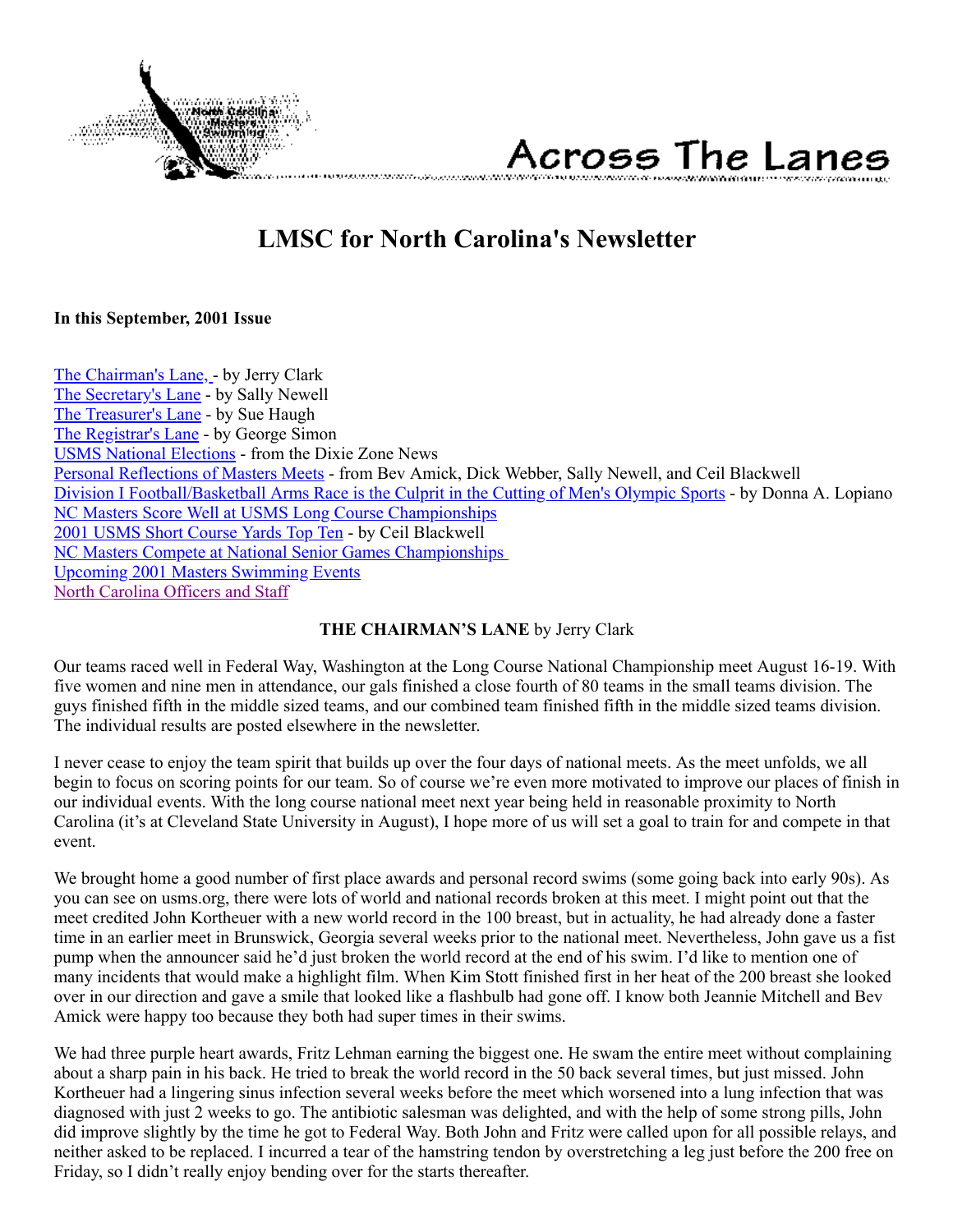Several stayed around to do some vacationing. Carolyn and Mike Kucharski took every other day off during the meet to sightsee, and they covered a lot of territory. Kim and Fritz drove down to Portland (ouch, Fritz with the long drive) after the meet to visit her relatives. Ceil and Gordon Blackwell jumped on a cruise heading north to Alaska (with Ceil promising to show off her backstroke in the boat's pool). Lillian and John Kortheuer headed for the Oregon coast for a couple of days, while Laura and Rick Bober took their two daughters north to the Washington coast, then over to Vancouver Island for a visit to Victoria, Canada. Most of the rest of us had a farewell dinner Sunday after the meet at a neat restaurant overlooking the Puget Sound, then hit the road for the airport.

Our short course meters meet will be held Saturday, October 20, 2001 in Hillsborough, NC. The meet information and an entry form is on our web site, so click on it and enter the meet ( you may enter by e-mail now).

Our LMSC officers will be talking about ways to improve access to more coaches for all our swimmers. I know this same subject is currently a hot topic in United States Masters Swimming politics as well. This should bode well for those of us in NC who have no access to a systematic coaching plan, specific workout guidance, etc. I hope to see USMS or our LMSC get something implemented this fall that will be beneficial for Masters swimmers in our state and throughout the country.

I look forward to seeing many of you in Hillsborough in October.

To return to *Across The Lanes* Table of Contents

#### <span id="page-1-0"></span>

#### **THE SECRETARY'S LANE** by Jerry Clark

#### **LMSC for NC Meeting**

#### **July 21, 2001 / Raleigh, NC**

Officers present: Jerry Clark (Mitch Mitchell in Europe, Sally Newell on vacation, Sue Haugh not present).

Teams present: RAM

Also present: Ceil Blackwell and George Simon (Top Ten chairperson and Registrar, respectively).

NOTE: Proxies had been sent out to all officers and team reps, with the statement on them that if they were not returned prior to the meeting, the officers present could vote for the absent persons.

The minutes of the April 21, 2001 LMSC for NC meeting were approved with a slight modification. Hereafter, any mention of motions made will read that those motions also passed. We need to send the minutes of our Annual Meeting to Tracy Grilli at the national office; Jerry will see that this is done.

George Simon, our Registrar, reported that we have 656 registered swimmers at this time.

We have been notified by the Secretary of USMS that we are allowed to have three delegates at the US Aquatic Convention in September, 2001 because Jerry Clark is a member of the Rules Committee and is automatically a delegate. Fritz Lehman has agreed to be our third delegate.

All present agreed that a good use of any excess funds in our treasury will be to hire college coaches to conduct workout/clinics for clubs around the state. Jerry will prepare a draft of what will be done at these events, as well as a suggested price to pay each coach. We will need help in getting college coaches' names, addresses, etc. These clinics will be conducted during the early winter of 2001-02.

We asked Fritz Lehman if he would agree to be an officer for 2002, and he agreed to do so. Jerry will remain as Chairman in 2002, and will ask Sally and Sue if they will remain as Secretary and Treasurer respectively. We would like

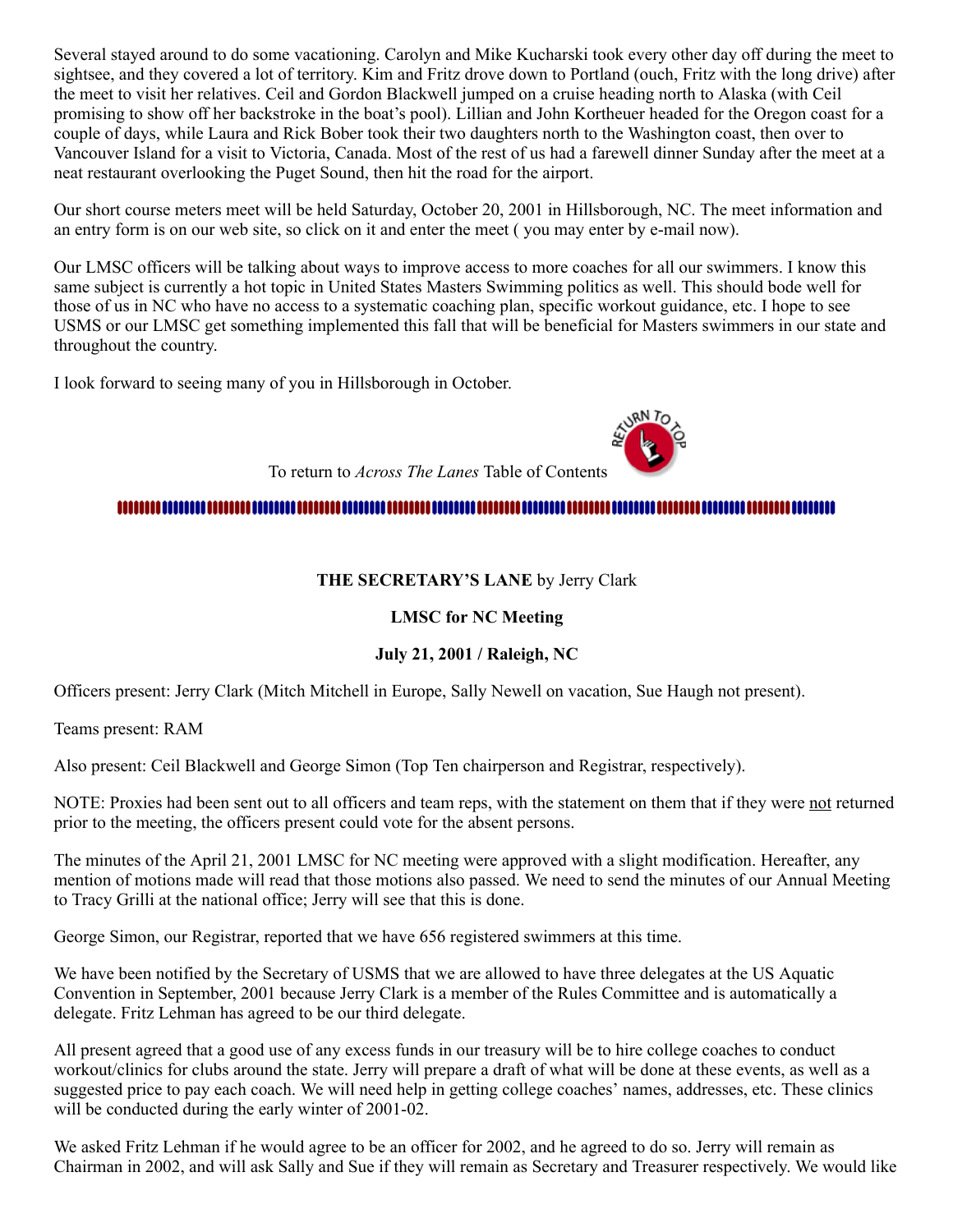Fritz to become vice chairman and Mitch Mitchell stay on as second vice chairman.

As to other business, we briefly discussed clarifying the process swimmers must go through to register their times for Top Ten recognition and for records. We agreed to wait until our Zone committee meets at the upcoming Aquatic convention to see if a simplified procedure is put in place. Additionally, we discussed the poor turnout of team reps, a continuing dilemma. We agreed to come up with a good agenda for the Fall 2001 LMSC meeting which will be in Hillsborough Saturday October 20, 2001. We will reserve a restaurant after the meet concludes and will provide a free meal for all officers and team reps.

We hope to have a better turnout at that meeting. If not, discussion took place about revising the by-laws to make the Top Ten Chairperson, the Registrar and the keeper of Records officers and remove the team representatives from voting status. No motion to vote on this was made, but it is desired that this critical topic be reflected in the minutes so that further discussion can be held about this subject.

Respectfully submitted on behalf of Sally Newell.

To return to *Across The Lanes* Table of Contents

#### <span id="page-2-0"></span>

#### **THE TREASURER'S LANE** by Sue Haugh

| <b>Treasurer's Report:</b> |                                 |                          |  |
|----------------------------|---------------------------------|--------------------------|--|
| <b>DESCRIPTION</b>         | <b>1ST QTR</b><br><b>FY2001</b> | 2ND QTR<br><b>FY2001</b> |  |
| <b>INCOME</b>              |                                 |                          |  |
| <b>Chk Acct Interest</b>   | \$8.53                          | \$7.88                   |  |
| CD Interest (rollover)     | \$0.00                          | \$0.00                   |  |
| <b>Member Dues</b>         | \$1,674.00                      | \$603.00                 |  |
| T-shirts & Caps            | \$50.00                         | \$20.00                  |  |
| <b>TOTAL INCOME</b>        | \$1,732.53                      | \$630.88                 |  |
| <b>EXPENSES</b>            |                                 |                          |  |
| Convention Exp             | \$0.00                          | $(\$0.00)$               |  |
| <b>LMSC</b> Meet Hillsbor  | \$0.00                          | (\$0.00)                 |  |
| Nat'l Relays               | \$0.00                          | $(\$0.00)$               |  |
| Newsletter                 |                                 |                          |  |
| Meter Permit               | (\$125.00)                      | $(\$0.00)$               |  |
| Postage                    | (\$81.40)                       | $(\$97.90)$              |  |
| Mailing                    | $(\$0.00)$                      | (\$25.58)                |  |
| <b>Publishing Cost</b>     | (\$124.62)                      | (\$199.39)               |  |
| Officer Expense            | $(\$221.82)$                    | (\$0.00)                 |  |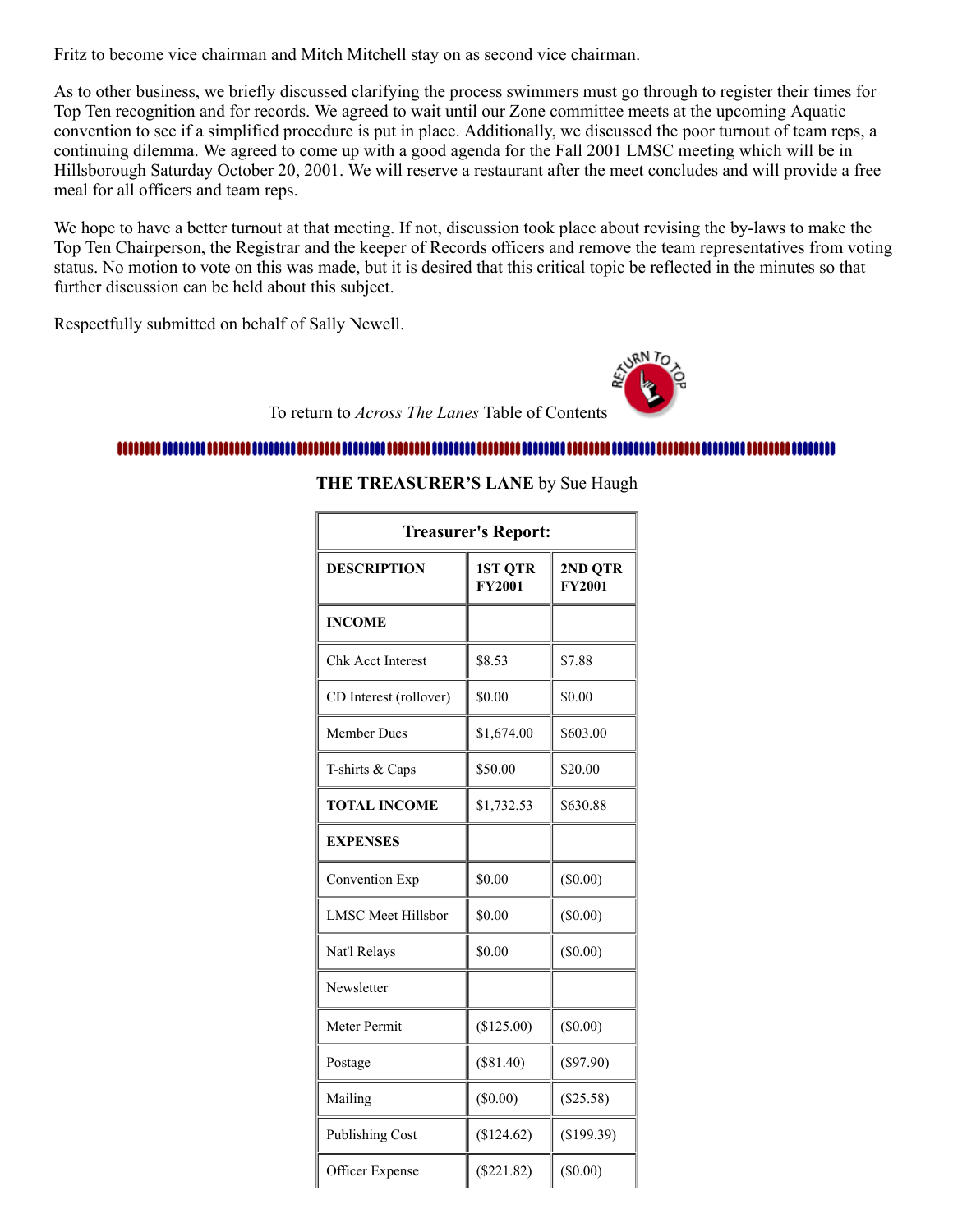| Website                     | (\$179.85)   | $(\$0.00)$   |
|-----------------------------|--------------|--------------|
| Postage                     | (\$14.40)    | $(\$0.00)$   |
| New Checks                  | (\$17.75)    | $(\$0.00)$   |
| Move CD                     | $(\$26.00)$  | $(\$0.00)$   |
| <b>TOTAL EXPENSES</b>       | $(\$790.84)$ | $(\$322.87)$ |
| <b>TOTAL INCOME-</b><br>EXP | \$941.69     | \$308.01     |
| Checking Account<br>Balance | \$7,7407.86  | \$8,036.52   |
| CD Balance                  | \$4,104.86   | \$4,104.86   |



#### 

**THE REGISTRAR'S LANE** by George Simon

<span id="page-3-0"></span>Autumn, the time of the year when leaves fall, long course outdoor pools are closed, short course workouts are started, the USMS convention convenes (although planned to be rescheduled for later this year), the Hillsborough SCM meet takes place, and is the busiest time for your Registrar. Registration renewal takes place - with the chapter renewals in October and individuals in November.

2002 Memberships for new swimmers can be accepted starting on November 1st. Each of you will receive a renewal invoice mailed via US mail to your address during the week of Thanksgiving. Please consider renewing your membership prior to the last day of December, when your 2001 membership expires. I would appreciate your using the renewal form which will have your current information printed on it and for you to make corrections if needed. If you have an internet address, please include it on the form.

Your subscription to SWIM Magazine will expire with the issue you receive approximately the first week of January. The subscription, if taken at retail value, is \$19.95 per year. Your USMS membership is \$25 per year. USMS membership is really a good deal!

I find it really surprising the number of swimmers who were members last year but wait until the middle of the year to renew their membership. This occurs year after year. It only penalizes those that wait, for they will not receive their magazine, regardless of when they joined for the 2001 year. Additionally, the swimmer cannot participate in 2002 events, such as the January Charlotte, February Greensboro, and April Raleigh Masters swim meets. Frequently swimmers are in a rush to register to participate in a swim meet or other USMS function, including working out with a team. Should I be away, there is no one available to process your membership, which is why I say it takes two to three weeks to process your registration. So, please do not procrastinate, renew in late November or early December, as soon as you receive your renewal invoice. Thanks.



To return to *Across The Lanes* Table of Contents

<span id="page-3-1"></span>

**USMS NATIONAL ELECTIONS**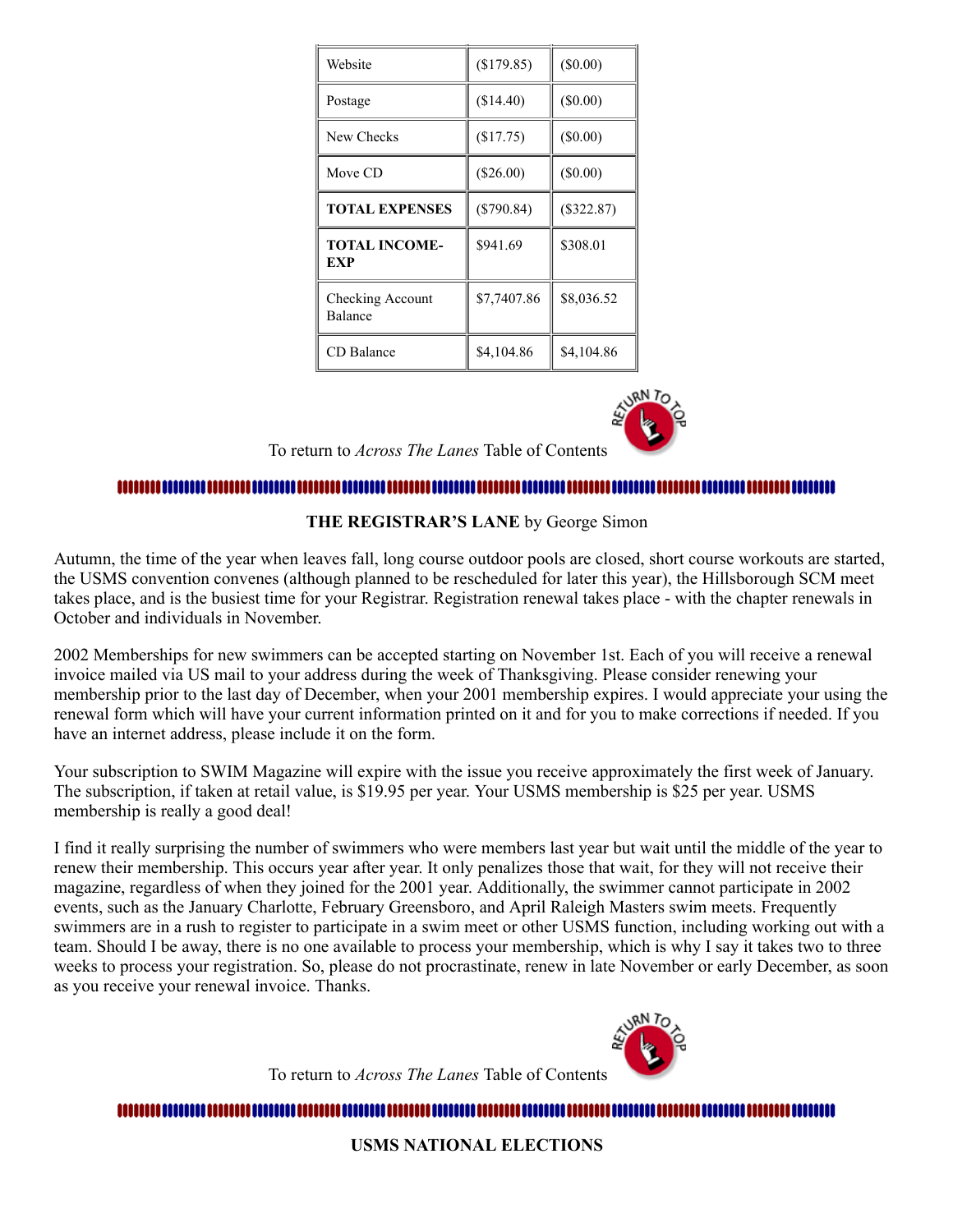#### From the *Dixie Zone News*

**The 2001 United States Aquatics Sports Convention was cancelled at the last minute on Wednesday, September 12. USMS President advised the delegates by e-mail that she and the staff will try to reschedule it in a central location before the end of the calendar year.** The major activity for USMS at this year's annual gathering is the election of officers to lead Masters Swimming during the next two years. The following extract from the *Dixie Zone News* provides background on the election process. The election results and convention proceedings will be provided in a future issue of *Across The Lanes*.

#### **Candidates for USMS Executive Committee**

- President: Betsy Durrant, Jim Miller, Sandi Rousseau
- Vice President: Hugh Moore, Scott Rabalais
- Secretary: Joan Alexander, Sally Dillon, Julie Paque Heather, Frank 'Skip' Thompson
- Treasurer: Doug Church

#### **USMS Executive Committee**

The Executive Committee of United States Masters Swimming consists of five elected officers (president, vice president, secretary, treasurer, and zone chair), the immediate past president, and the legal counsel.

At the 2001 USMS National Convention in Dearborn MI (September 12-16), the House of Delegates will choose a new president, vice president, secretary, and treasurer. The fifth elected officer, zone chair, was elected at the 2000 convention. The USMS web site is intended to keep convention delegates and candidates informed of the progress and procedures for the election.

Each officer holds office for two years and may be elected to a second consecutive two-year term. No officer may concurrently hold more than one office. The duties of the officers are defined in the relevant legislation. In addition, each executive committee determines its own style and responsibilities. Two of the current officers have provided insight into the workings of the committee's operations.

#### **Nominating Committee**

The Zone Committee acts as the Nominating Committee and, by tradition, has run the election. The committee closed nominations on February 28, 2001. Anyone who would still like to run for office may be nominated from the floor at convention.

#### **Convention Process**

The committee has finished working on the Convention Process which will be followed in September. The elements in the process will include Convention Packet information, Nomination process, Candidates' Forum, and Voting procedures.



To return to *Across The Lanes* Table of Contents

## <span id="page-4-0"></span>

## **THE NC MASTERS' LANES**

Personal Reflections of Masters Meets

#### **USMS LCM Championships**

#### **By Bev Amick**

NCMS should be very proud of how we swam at Nationals. Everyone swam fast and enjoyed the meet. The pool was fast, the pool temperature just right, and the time frame was much better than last year in Baltimore. My main concern at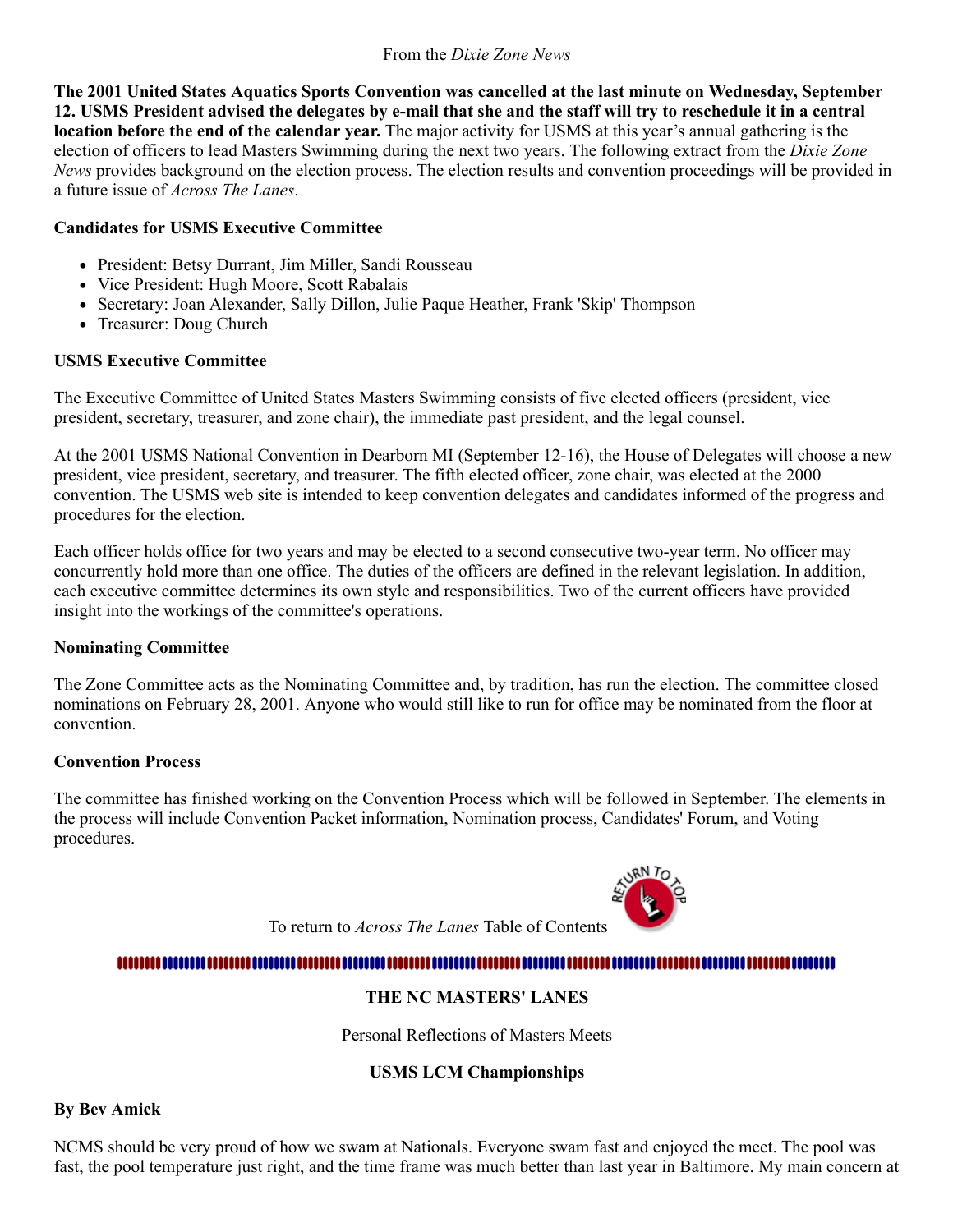this meet was getting accustomed to the daily check in and deck seeding. This should be an issue we address in the future, making sure our teammates are checked in for their events.

Next year, LCM Nationals will be in Cleveland. Now is the time to begin thinking about taking a larger team to this meet. NC has some awesome swimmers who have not competed in larger meets for some time. With only fourteen NC swimmers at Federal Way, our team was very competitive. If more swimmers were to participate in the future, our strength would be in more relays...and more points.

Speaking of points, Jeannie Mitchell did win the 100 back and Sally Newell placed 2nd in the 50 back doing a doublearm backstroke. And then our women's 200 medley relay placed first (Jeannie, Sally, Kim and Bev). Needless to say, we were amazed we won (several of the teams scratched due to this being the last event in the meet).

The worst part of the meet was the return flight home. Red-eyes are not the most pleasant way to travel. However, it was nice to get back home and rest...

#### **By Dick Webber**

Having swum six mediocre individual events at the LC Nationals, each day I looked forward to our many relays with our NC teammates. Most of us were sitting all together in the stand rooting for each other. It was the most fun part of each day. Poor Jerry Clark kept apologizing needlessly for not putting the "perfect" relay combinations together. They were in fact, PERFECT FUN. The gals medley even took a first.

The bad news/good news was John Kortheuer aging up into my bracket. He edged me with his second in the 50 free, and then took pity on me in the 50 fly. My wife Ruth told me I had beaten John (for the first time ever in the fly). Then the announcer asked John to report to the timers table. You bet, his goggles came loose, and he ended up in a DQ. As he picked up his DQ he looked up at us, smiled and yelled, "they just gave me a ticket"! He had already broken the 100m breast world record before.

Let's get out the NC crowd for the next Nationals. It's great fun, and we could even win!

#### **By Sally Newell**

I couldn't agree more with Dick; it was lots of fun sitting all together & watching our fellow teamates compete. It wasn't an especially fast meet for me, but still fun, none the least. Kim surprised herself scoring some points. Poor Fritz was dealing with a bad back but still came very close to a back stroke world record. Hey, John K., I just got over pneumonia, can you believe that!? My energy has once again been restored and I'm training seriously for my upcoming 60 mile walk (Avon Breast Cancer 3-Day Walk) in Atlanta the beginning of October. And Jerry, I've found a place which teaches pilates, \$10. a session, and I plan to start the end of October. Hope your leg is better!

#### **By Ceil Blackwell**

Normally, I would not have traveled so far to attend a swim meet. However, my husband and I used the meet as an excuse to see that beautiful part of our country. After being in the Seattle area for the meet, we went on a two-week land and sea tour of Alaska. Wow! Was that a treat!

As for the meet, it was a wonderful experience. The facility was quite nice, and the meet was well run. It is great to be at an indoor facility for a summer meet, especially when one is a backstroker. So many really top-notch swimmers were at this meet. Even in my age group, most of the swimmers were "top ten" caliber. Further evidence of quality of the swimmers is the fact that there were 73 new world records and 94 national records set at the meet. Some of my swims were good, some not so good, but I did score points for our team by placing seventh or better in all of my events. The proverbial "piano" fell on my back in my 200 IM, and I felt like I was going to drown the last 75 meters! Overall, I had fun and, I'm thankful I had the opportunity to participate in the 2001 USMS LC Nationals.



To return to *Across The Lanes* Table of Contents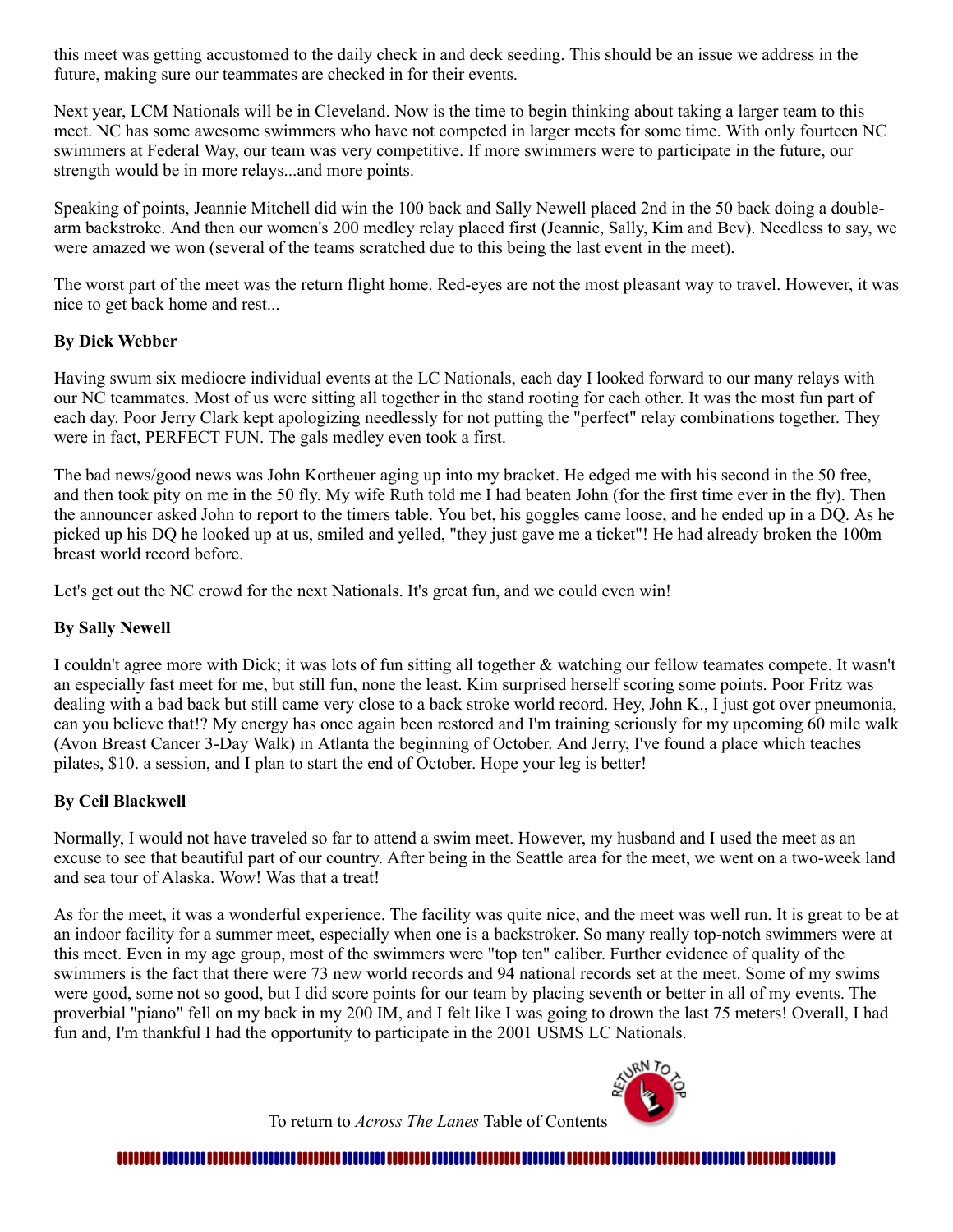#### <span id="page-6-0"></span>**The Division I Football/Basketball Arms Race is the Culprit in the Cutting of Men's Olympic Sports**

By Donna A. Lopiano, Ph.D. - Executive Director - Women's Sports Foundation

(ATL Editor's note: For the past several months, Phil Whitten, SWIM Editor, has been championing the effort to reverse the threat to college swimming. The following article offers another voice in the effort.)

Division II and III schools, the poorest colleges and universities, are not dropping men's sports. It's the richest Division I athletic programs that are cutting men's swimming, gymnastics and wrestling programs. Whenever a men's sport is eliminated, these educational institutions are blaming Title IX and women's sports. They say they can't afford to add new women's sports programs as required by federal gender equity laws and keep men's Olympic sports. What's wrong with this contention is the fact that there are plenty of new dollars going into Division I college athletic programs that could fund both women's sports and men's Olympic sports. What the public doesn't know is that these new moneys are being used to fuel the arms races being fought in college football and men's basketball. NCAA research shows that for every three new dollars going to men's sports and only one to women's sports. The \$1 to women's sports is not closing the significant men's and women's sports expenditure gap and the majority of the new money going to men's sports is pumping up the already bloated budgets of men's football and basketball.

The problem is not Title IX. The problem is college presidents not putting a stop to the embarrassing waste of money occurring in football and men's basketball. There are no fiscal controls in place. Alumni at private colleges and state legislators in the case of public institutions should be calling for investigations of misuse of funds. Just because the football or basketball team brings in money at the gate, doesn't mean they have a right to spend it however they wish and to waste it. All revenues generated by institutional activities, from tuition to income from student musicals and athletic events, are institutional funds. Boards of Regents and Boards of Trustees have a fiduciary responsibility to oversee these funds and insure the public that these non-profit educational institutions are fiscally responsible.

For example, the following are true stories of practices at Division I institutions that have recently dropped men's sport programs:

*A university spent \$300,000 putting lights on a practice football field that was never used for football practice. The football coach wanted to show his recruits how many practice fields had lights. In his four years at the institution, he never used the field.*

A football team spent more than \$50,000 last summer to have their meals catered during their training camp. The entire travel budget for a women's team sport at the institution was \$22,000.

*A university dropped their men's swimming and diving program citing economics. That same university found the means to (1) renovate the outdoor track, (2) renovate the indoor track, including the installation of hydraulic banked turns, (3) build a multi-field baseball complex with heating elements under the soil to keep the grass growing year round, (4) add a new row of skyboxes to the football stadium and (5) install new state-of-the-art turf in the football stadium.*

A football team pays for nearly 50 hotel rooms on the night before home games, so that the coaches can baby-sit their players. Players are fed as if they are on the road, and have been known to rent out entire movie theaters for entertainment purposes. Three charter buses are hired for two days to transport the team to and from the football field which is three miles from campus – for all home games.

These expenditures are simply not right. Add to this the fact that 75 of the 300 NCAA Division I schools pay their men's basketball coaches \$1 million or more per year and it is easy to conclude that Division I is very much "out-ofcontrol" when it comes to expenses for intercollegiate athletics. Note that there are only 48 athletic programs among the 900+ NCAA member institutions that bring in more revenues than expenses (i.e., operate at a profit).

Schools should be expected to retain all men's sports programs while they bring women's sports into compliance with Title IX. Remedying discrimination does not mean bringing formerly advantaged men's sports down to where women's sports were – with no opportunities to play. Affording current men's sports programs and new women's sports programs will require belt-tightening in Division I. However, college athletic programs should be willing to do whatever it takes to make sure that male athletes in Olympic sports have programs. If necessary, the NCAA must legislate across the board expenditure limits and insist on a cessation of the arms race to make this happen. Neither the NCAA nor its member institutions show any signs of doing either.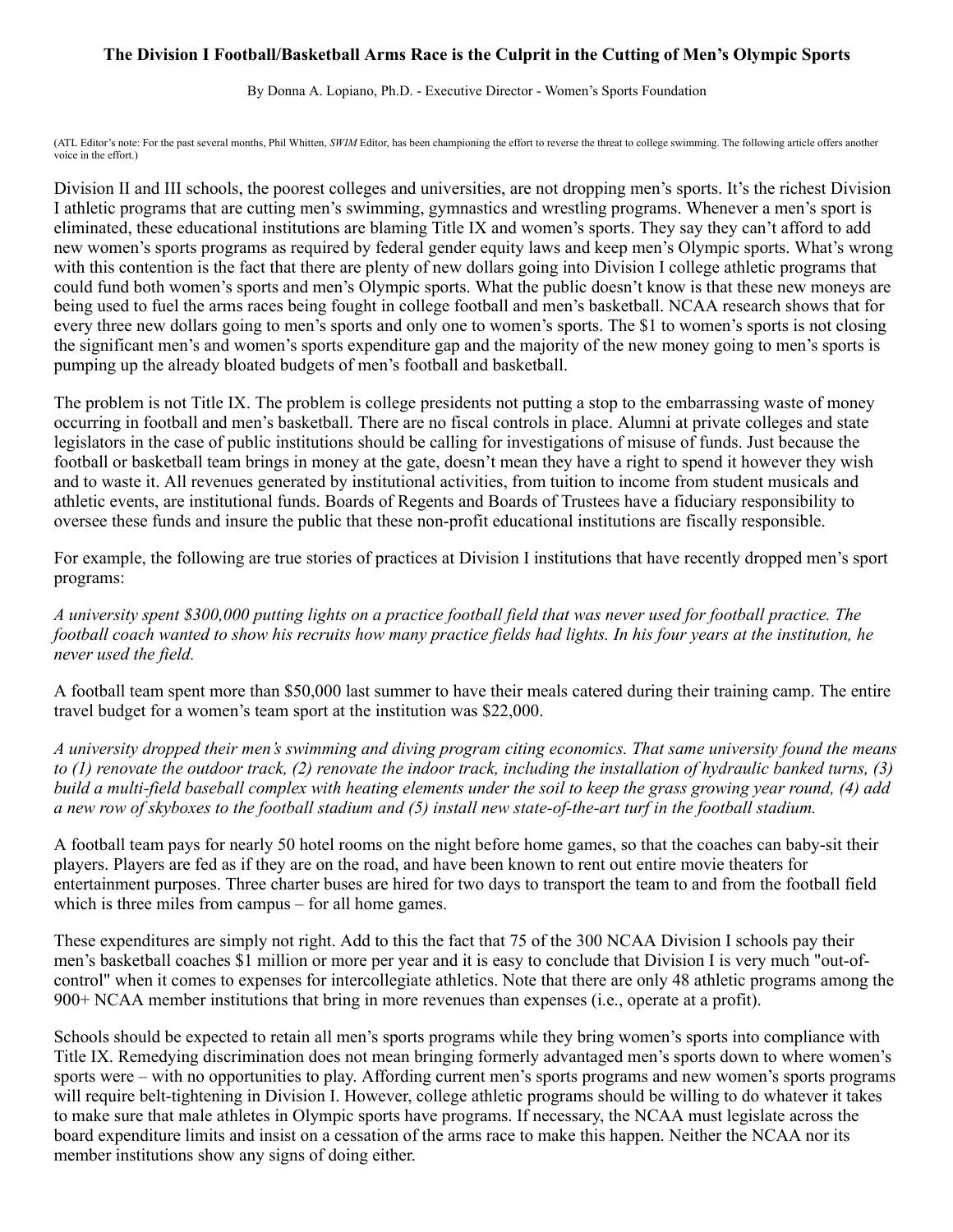If our institutions of higher education are going to act irresponsibly, continuing to discriminate against women's sports, dropping Olympic sports and operating chosen teams like professional sports teams with million dollar coaches and excessive expenditures, then the IRS should take away their non-profit status and treat them like commercial sports enterprises, taxing them as such. Maybe this is the kind of legislative pressure that must be brought to bear in order to force educational institutions to control their expenses. It's about time the media did some good investigative reporting to reveal the real extent of financial waste and put pressure on college presidents to clean up their acts before the government does so.

Title IX is a good law. We need to keep steady on the course of ensuring that our sons and daughters are treated equally in all educational programs and activities, including sports. As important, we have to protect sports participation opportunities for our sons by making it clear to high school principals and superintendents and college presidents that excessive expenditures on one or two priority men's sports and failure to control spending in all sports is unacceptable for educational institutions accorded non-profit tax status.

Reprinted with permission from The American Swimming Coaches Association Newsletter, Volume 2001 Issue 8. Their website is www.swimmingcoach.org.



To return to *Across The Lanes* Table of Contents

#### 

# <span id="page-7-0"></span>**NC MASTERS SCORE WELL AT USMS LONG COURSE CHAMPIONSHIPS**

#### **Federal Way, Washington / August 16-19**

North Carolina Masters swam to eleven first place finishes at the LCM National Championships. John Kortheuer, Richard Bober, and Fritz Lehman swam exceptionally well as John and Richard earned three firsts and Fritz earned two. Our swimmers also bettered nine and tied one Dixie Zone records at the meet. Jeannie Mitchell backstroked her way to three records, and Bev Amick established two with her butterfly.

| <b>AGE GROUP</b> | <b>NAME</b>            | <b>PLACE / EVENT / TIME</b>                                                                                                                     |
|------------------|------------------------|-------------------------------------------------------------------------------------------------------------------------------------------------|
| <b>WOMEN</b>     |                        |                                                                                                                                                 |
| 40-44            | STOTT, KIM             | $8^{th}$ / 100 Bk / 1:25.56; 6 <sup>th</sup> / 200 Bk / 3:05.31; 8 <sup>th</sup> / 50 Bk / 40.46;                                               |
|                  |                        | $7^{\text{th}}$ / 50 Br / 44.29; $11^{\text{th}}$ / 50 Fly / 37.76; $8^{\text{th}}$ / 200 IM / 3:09.08                                          |
| 45-49            | AMICK, BEVERLY         | $4^{TH}$ / 100 Fr / 1:07.63; 4th/ 200 Fr / 2:28.24; 3rd/ 400 Fr / 5:18.48;                                                                      |
|                  |                        | $2nd$ / 800 Fr /10:51.94; 3rd/ 100 Fly /1:16.11**;                                                                                              |
|                  |                        | 4th/200 Fly / 2:56.03**                                                                                                                         |
| 55-59            | MITCHELL, JEANNIE      | $5^{\text{th}}$ / 200 Fr / 3:03.38; 1st / 100 Bk / 1:27.79**;                                                                                   |
|                  |                        | $3^{\text{rd}}$ / 200 Bk /3:16.88**; $3^{\text{rd}}$ / 50 Bk / 40.30**; $7^{\text{th}}$ / 50 Fly / 42.06; $2^{\text{nd}}$ / 200 IM /<br>3:22.16 |
| 60-64            | <b>BLACKWELL, CEIL</b> | $7^{\text{th}}$ /100 Fr /1:36.46; 6 <sup>th</sup> /50 Fr / 40.58; 5 <sup>th</sup> /100 Bk / 1:43.57;                                            |
|                  |                        | 4 <sup>th</sup> /200 Bk / 3:49.23; 6 <sup>th</sup> /50 Bk / 47.25; 6 <sup>th</sup> /200 IM / 3:57.47                                            |
|                  | NEWELL, SALLY          | 3rd / 50 Fr / 38.49; 2nd / 50 Bk / 45.54; 4 <sup>th</sup> / 100 Br / 1:45.82;                                                                   |
|                  |                        | $5^{\rm th}$ / 200 Br / 3:50.09; $3^{\rm rd}$ / 50 Br / 47.66; $5^{\rm th}$ / 200 IM / 3:43.34                                                  |
| <b>MEN</b>       |                        |                                                                                                                                                 |
| 30-34            | KUCHARSKI, MICHAEL     | $12^{th}$ / 100 Fr / 1:04.68; 8 <sup>th</sup> / 50 Bk / 36.21; $10^{th}$ / 100 Fly / 1:09.99;                                                   |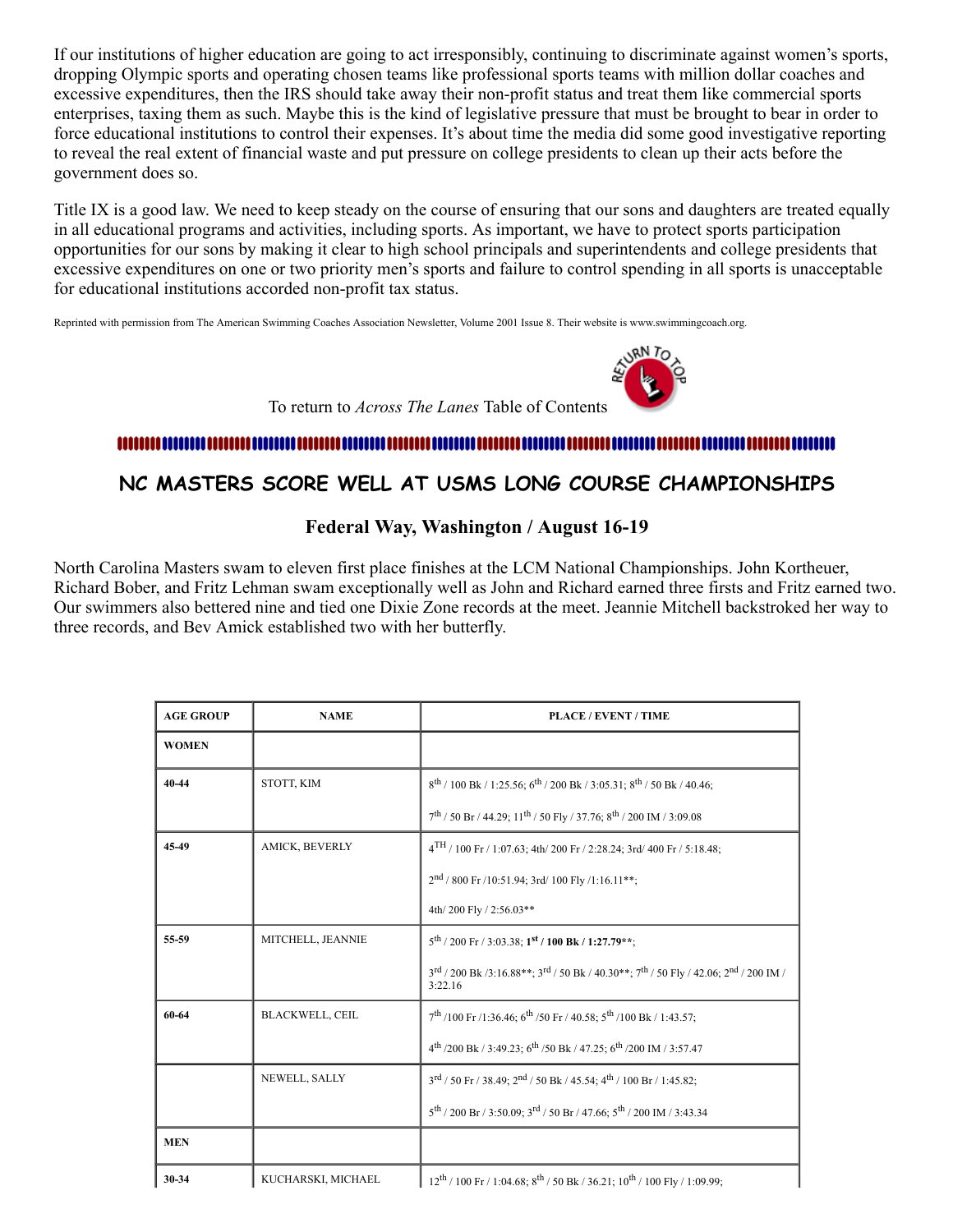|       |                        | $10^{\mbox{th}}$ / 50 Fly / 29.63                                                                            |
|-------|------------------------|--------------------------------------------------------------------------------------------------------------|
| 40-44 | LEHMAN, FRITZ          | $1st$ / 100 Bk / 1:02.61; 3 <sup>rd</sup> / 200 Bk / 2:23.06;                                                |
|       |                        | $1^{st}$ / 50 Bk / 29.11; $7^{th}$ / 50 Fly / 28.18                                                          |
| 45-49 | CARROW, HILL           | $12^{th}$ / 50 Fr / 28.53; $7^{th}$ / 100 Fly / 1:09.3;94 <sup>th</sup> / 200 Fly / 2:46.6;2;                |
|       |                        | $11^{th}$ / 50 Fly / 31.61                                                                                   |
|       | <b>FACCHINE, KEVIN</b> | $7^{\text{th}}$ / 200 Fr / 2:14.61; $5^{\text{th}}$ / 400 Fr / 4:50.27; $3^{\text{rd}}$ / 800 Fr / 10:18.57; |
|       |                        | 5 <sup>th</sup> / 200 Fly / 2:48.08; 5 <sup>th</sup> / 50 Fly / 29.61; 6 <sup>th</sup> / 400 IM / 5:43.29    |
| 50-54 | <b>BOBER, RICHARD</b>  | $4^{th}$ /50 Fr / 27.13; $1^{st}$ / 100 Bk / 1:08.21; $1^{st}$ / 200 Bk / 2:28.85**;                         |
|       |                        | 1 <sup>st</sup> / 50 Bk / 31.22                                                                              |
| 60-64 | CLARK, JERRY           | $3^{\text{rd}}$ / 100 Fr / 1:05.10; $3^{\text{rd}}$ / 200 Fr / 2:30.37; $2^{\text{nd}}$ / 400 Fr / 5:29.40;  |
|       |                        | $7^{\text{th}}$ / 50 Fr / 29.28; 1st / 800 Fr / 11:19.87**; 9th / 50 Br / 40.94                              |
|       | MACARTNEY, NORMAN      | 10 <sup>th</sup> / 200 Fr / 3:26.43; 9 <sup>th</sup> / 200 Fly / 5:16.02; 8 <sup>th</sup> / 400 IM / 8:40.23 |
| 70-74 | KORTHEUER, JOHN        | $2nd$ / 50 Fr / 31.94++; 1 <sup>st</sup> / 100 Br / >1:29.59; 1 <sup>st</sup> / 200 Br / 3:32.46;            |
|       |                        | $1^{st}$ / 50 Br / 38.87                                                                                     |
|       | WEBBER, DICK           | $5^{\text{th}}$ / 100 Fr / 1:17.40; $5^{\text{th}}$ / 200 Fr / 3:09.26; $4^{\text{th}}$ / 50 Fr / 32.25;     |
|       |                        | $6^{th}$ / 50 Bk / 46.60; $5^{th}$ / 50 Fly / 40.46; $5^{th}$ / 200 IM / 3:43.39                             |

| <b>RELAYS</b>               | <b>PLACE / TIME</b>       | <b>RELAY TEAM MEMBERS</b>           |  |
|-----------------------------|---------------------------|-------------------------------------|--|
| <b>Women 200 Medley</b>     | $1^{st}$ / 2:35.68        | Mitchell, Newell, Stott, Amick      |  |
| Women 200 Free              | $4^{th}$ / 2:21.04        | Amick, Mitchell, Newell, Stott      |  |
| Mixed 200 Medley            | $3^{\text{rd}}$ / 2:37.87 | Mitchell, Newell, Webber, Bober     |  |
| Mixed 200 Medley            | $4^{th}$ / 2:15.30        | Lehman, Kortheuer, Stott, Amick     |  |
| Mixed 200 Free              | $4^{th}$ / 2:22.60        | Kortheuer, Blackwell, Newell, Bober |  |
| Mixed 200 Free              | $7^{\text{th}}$ / 2:03.45 | Amick, Stott, Webber, Lehman        |  |
| Men 200 Free                | $6^{\text{th}}$ / 2:07.95 | Clark, Macartney, Webber, Bober     |  |
| Men 200 Free                | $5^{\text{th}}$ / 1:53.31 | Facchine, Kortheuer, Carrow, Lehman |  |
| Men 200 Medley              | $4^{th}$ / 2:18.48        | Bober, Kortheuer, Webber, Clark     |  |
| Men 200 Medley              | $4^{th}$ / 2:02.89        | Lehman, Facchine, Kucharski, Carrow |  |
| <b>** Dixie Zone Record</b> |                           |                                     |  |

**++ Tied Dixie Zone Record**



To return to *Across The Lanes* Table of Contents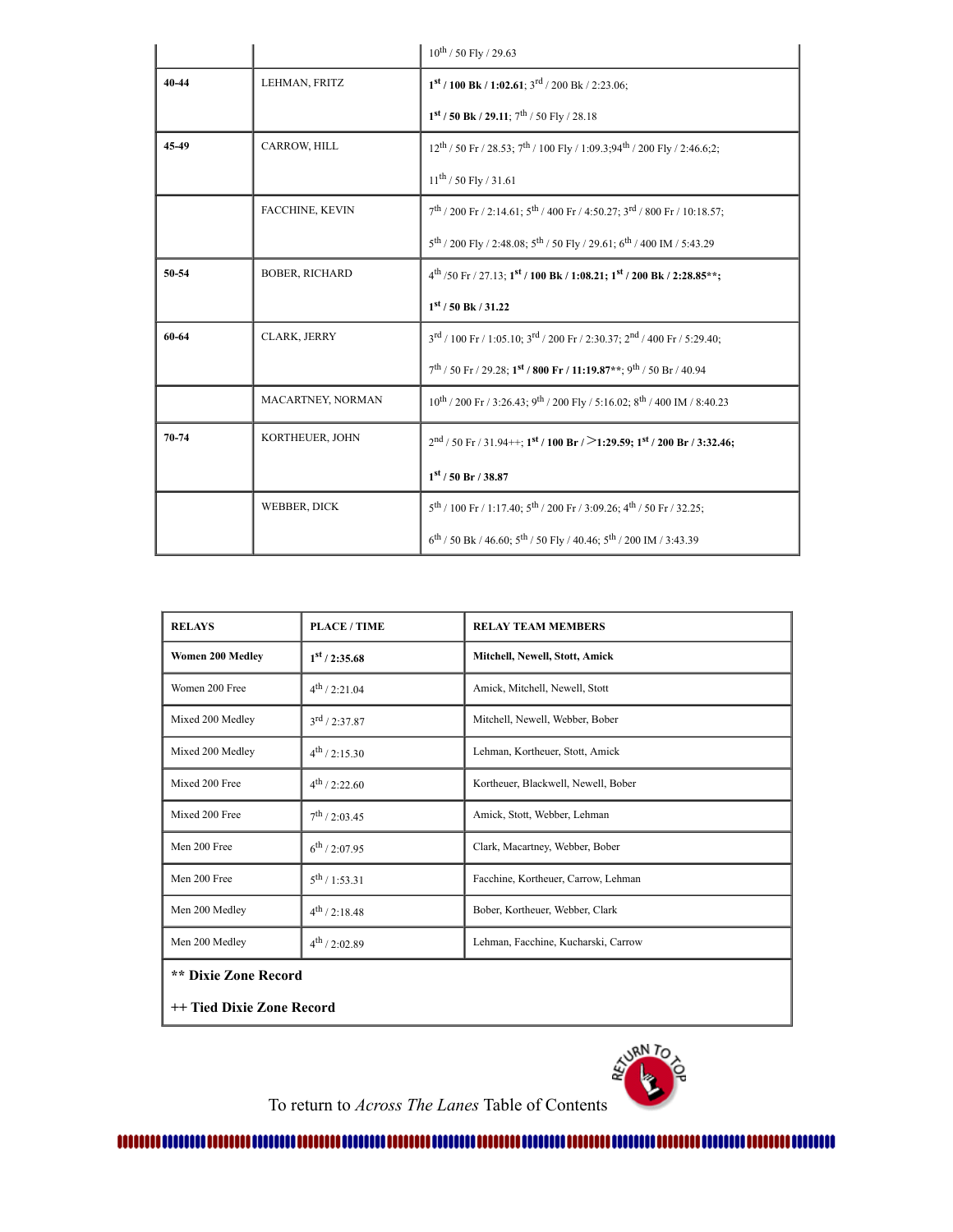# **2001 USMS SHORT COURSE YARDS TOP TEN**

#### **By Ceil Blackwell, Top Ten Chair for NC**

<span id="page-9-0"></span>Congratulations to the North Carolina Masters who ranked in Top Ten in the nation for the 2001 short course yards season. Special recognition goes to John Kortheuer who set new national records in the 50, 100 and 200 breast for the men's 70-74 age group. Note also that Boyd Campbell grabbed three first place times for the men's 90-94 age group.

If your name or an event is missing from the list below, please contact Ceil at (919) 787-8324, ceil $b$ @aol.com or mail to 4305 John Rencher Wynd, Raleigh, NC 27612.

| Age<br>Group | Name                       | Place / Event                                                                                                                                                                                                     |
|--------------|----------------------------|-------------------------------------------------------------------------------------------------------------------------------------------------------------------------------------------------------------------|
| Women        |                            |                                                                                                                                                                                                                   |
| 19-24        | Jennifer Mancini           | $2nd$ 50 Free, 6 <sup>th</sup> 100 IM, 8 <sup>th</sup> 100 Free                                                                                                                                                   |
| $25-29$      | Rebecca Bruch              | $2nd$ , 200 Breast, 3 <sup>rd</sup> 50 Breast, 5 <sup>th</sup> 100 Breast, 4 <sup>th</sup> 400 IM                                                                                                                 |
|              | Mary Demilia               | $10^{th}$ 200 Fly                                                                                                                                                                                                 |
|              | Jennifer Mancini           | $4^{th}$ 50 Free, 6 <sup>th</sup> 100 Free, 6 <sup>th</sup> 100 IM, 9 <sup>th</sup> 200 Free                                                                                                                      |
|              | Liz Sullivan               | 2 <sup>nd</sup> 1000 Free, 2 <sup>nd</sup> 200 IM, 6 <sup>th</sup> 100 Back, 6 <sup>th</sup> 200 Back, 7 <sup>th</sup> 200<br>Free, $7^{\text{th}}$ 500 Free, $7^{\text{th}}$ 100 IM                              |
| 45-49        | <b>Beverly Amick</b>       | 9 <sup>th</sup> 1000 Free, 9 <sup>th</sup> 200 Fly, 10 <sup>th</sup> 100 Fly                                                                                                                                      |
|              | Debbie Wilson              | 6 <sup>th</sup> 1650 Free, 8 <sup>th</sup> 1000Free                                                                                                                                                               |
|              | Ann Sims                   | $10^{th}$ 200 Breast                                                                                                                                                                                              |
| 60-64        | Ceil Blackwell             | 8 <sup>th</sup> 50 Back, 9 <sup>th</sup> 200 Back, 10 <sup>th</sup> 100 IM                                                                                                                                        |
|              | Sally Newell               | 2 <sup>nd</sup> 50 Breast, 2 <sup>nd</sup> 100 Breast, 3 <sup>rd</sup> 50 Free, 3 <sup>rd</sup> 200 Breast, 5 <sup>th</sup> 100<br>IM, 7 <sup>th</sup> 50 Back, 8 <sup>th</sup> 200 IM, 10 <sup>th</sup> 100 Free |
| 65-69        | Nancy McPhee               | 10 <sup>th</sup> 400 SCY IM                                                                                                                                                                                       |
|              | Suzanne Robbins-<br>Bonitz | $4th$ 50 Back, 6 <sup>th</sup> 200 Back, 8 <sup>th</sup> 100 Back                                                                                                                                                 |
|              | <b>Beverly Tucker</b>      | 6 <sup>th</sup> 200 Breast, 7 <sup>th</sup> 50 Breast, 9 <sup>th</sup> 1650 Free, 9 <sup>th</sup> 200 Back                                                                                                        |
|              | Rachel White               | $10^{th}$ 50 Fly                                                                                                                                                                                                  |
| 75-79        | Judy Ann Kelly             | 8 <sup>th</sup> 200 Breast                                                                                                                                                                                        |
| Men          |                            |                                                                                                                                                                                                                   |
| $19 - 24$    | Matt Vandermeid            | $6^{th}$ 50 Free, $8^{th}$ 200 Fly, $10^{th}$ 50 Fly                                                                                                                                                              |
| 25-29        | Matt Brunsman              | $10^{th}$ 200 Breast                                                                                                                                                                                              |
| $30 - 34$    | Brian Doan                 | 3 <sup>rd</sup> 50 Breast, 4 <sup>th</sup> 200 Breast, 5 <sup>th</sup> 100 Breast                                                                                                                                 |
| 40-44        | Doug Asbury                | $7th 1650$ Free                                                                                                                                                                                                   |
|              |                            |                                                                                                                                                                                                                   |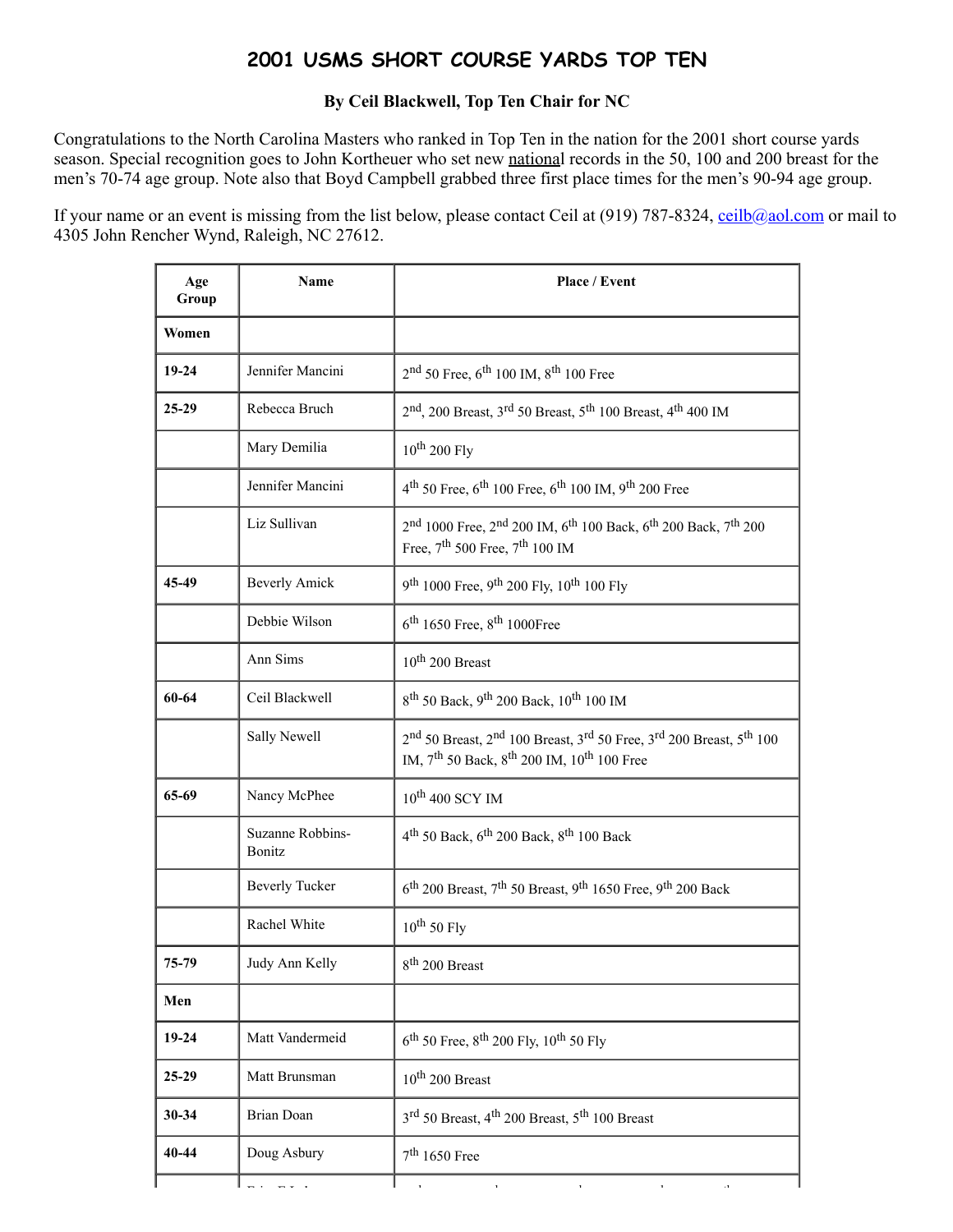|           | Fritz E Lehman         | 2nd 50 Back, 2nd 100 Back, 2nd 200 Back, 3rd 100 IM, 7 <sup>th</sup> 400 IM                                                  |
|-----------|------------------------|------------------------------------------------------------------------------------------------------------------------------|
|           | Tim McGinnis           | $9th 100$ Free                                                                                                               |
|           | Douglas McIntosh       | $9^{th}$ 50 Fly                                                                                                              |
| 50-54     | Richard Bober          | $5^{\text{th}}$ 100 Back, $6^{\text{th}}$ 200 Back, 7 <sup>th</sup> 50 Back                                                  |
| 60-64     | Jerry Clark            | 2 <sup>nd</sup> 100 Free, 2 <sup>nd</sup> 500 Free, 3rd 50 Free, 3 <sup>rd</sup> 1000 Free, 4 <sup>th</sup> 200 Free         |
|           | Richard Kitchell       | 3 <sup>rd</sup> 200 Fly, 4 <sup>th</sup> 100 Fly, 10 <sup>th</sup> 50 Fly                                                    |
| 65-69     | John Kortheuer         | 1st 50 Breast (33.16), 2 <sup>nd</sup> 100 Breast, 5 <sup>th</sup> 100 IM, 5 <sup>th</sup> 100 IM, 7 <sup>th</sup><br>50 Fly |
|           | Clarke Mitchell        | 4 <sup>th</sup> 50 Back, 4 <sup>th</sup> 200 Back, 5 <sup>th</sup> 100 Back, 7 <sup>th</sup> 100 Fly                         |
| $70 - 74$ | John Kortheuer         | $1st$ . 50 Breast (33.19*), $1st$ 100 Breast(1:15.24*),                                                                      |
|           |                        | 1st 200 Breast (2:58.39*), 2 <sup>nd</sup> 50 Free, 2 <sup>nd</sup> 50 Fly, 2 <sup>nd</sup> 100 IM,                          |
|           |                        | $3rd 50$ Back                                                                                                                |
|           | Dick Webber            | 3rd 50 Free, 5 <sup>th</sup> 50 Fly, 6 <sup>th</sup> 100 Free                                                                |
| 75-79     | Vester Boone           | $6th$ 1650 Free                                                                                                              |
| 90-94     | Boyd Campbell          | 1st 200 Free (5:42.47), 1st 500 Free (16:29.68) 1st                                                                          |
|           |                        | 100 Back (2:56.87) 2 <sup>nd</sup> 50 Back, 2 <sup>nd</sup> 200 Back,                                                        |
|           |                        | $3rd 50$ Free, $3rd 100$ Free                                                                                                |
|           | * USMS National Record |                                                                                                                              |



# <span id="page-10-0"></span>**NC MASTERS COMPETE AT NATIONAL SENIOR GAMES CHAMPIONSHIPS**

# **Baton Rouge, LA / July 14 -- 28, 2001**

With Boyd Campbell's four first places leading the way, five North Carolina's Masters competed in the National Senior Games. Their swimming achievements are below.

| Age Group | Name           | Place / Event / Time                                                                         |
|-----------|----------------|----------------------------------------------------------------------------------------------|
| 55-59     | Murphy, Dan    | $6^{th}$ / 200 Fr / 2:27.49; $6^{th}$ / 100 BFly / 1:31.76; $8^{th}$ / 100 Fr /1:08.98;      |
|           |                | $4^{th}$ / 200 Bk / 2:47.38; $3^{rd}$ / 500 Fr / 6:31.51; $6^{th}$ / 100 Bk / 1:20.60        |
|           | White, Bernard | $8th$ / 200 Fr / 2:40 16: 2 <sup>nd</sup> / 50 Bflv / 29 92: 3 <sup>rd</sup> / 50 Fr / 27 75 |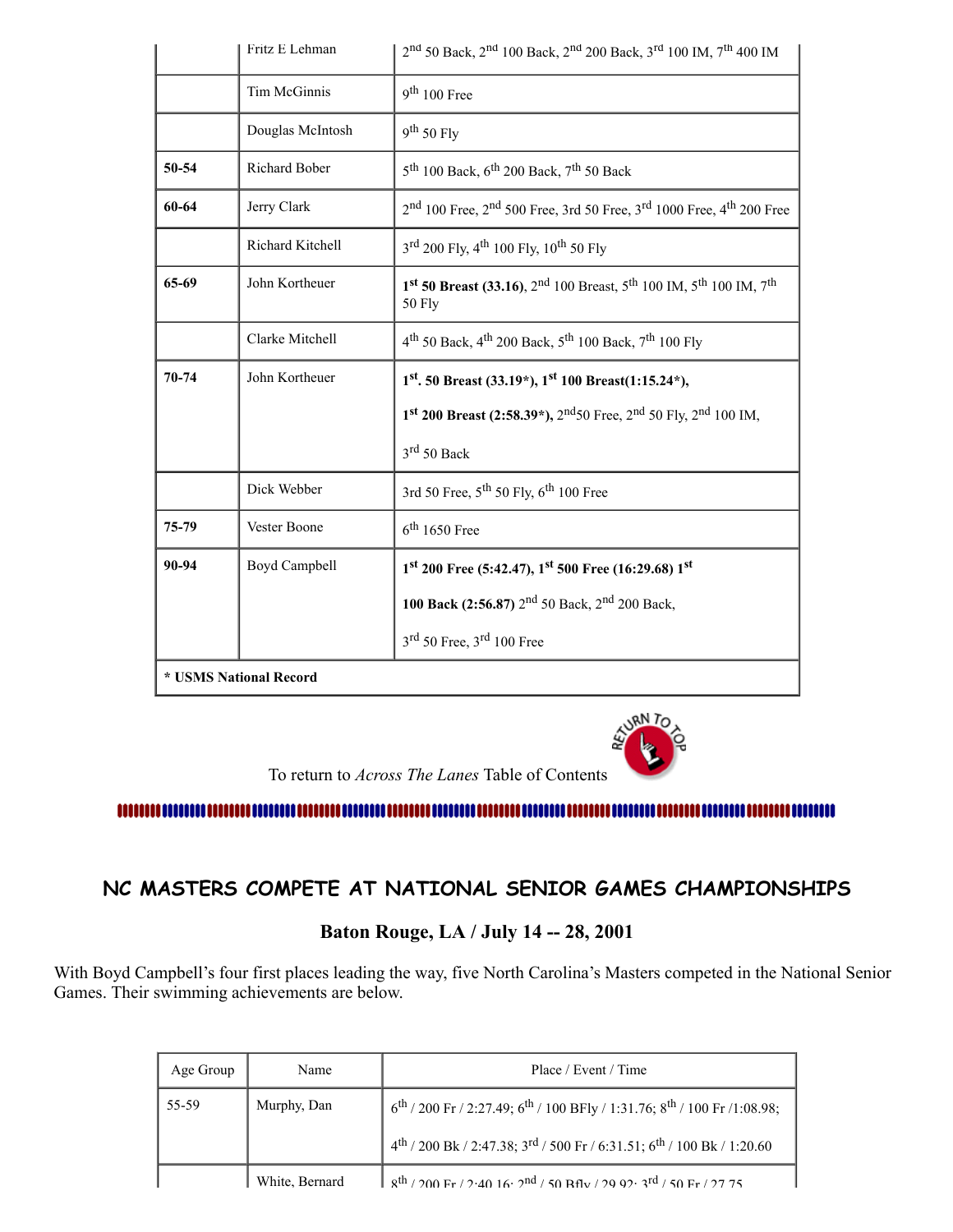|       |                   | $-00$ ii $\ell = 0.10.10$ , $-1$ $-1$ $-0$ $-1$ $-1$                                               |
|-------|-------------------|----------------------------------------------------------------------------------------------------|
| 65-69 | Marsil, John G    | $16^{th}$ / 100 Fr / 1:27.41; 22 <sup>nd</sup> / 50 Fr / 37.14; 9 <sup>th</sup> / 500 Fr / 8:53.40 |
|       | Shouse, William D | $9^{th}$ / 100 Br / 1:40.64; 12 <sup>th</sup> / 50 Br / 45.65                                      |
| 90-94 | Campbell, Boyd C  | $1st$ / 200 Fr / 5:52.22; $2nd$ / 50 Bk / 1:20.94; $1st$ / 100 Fr / 2:35.55;                       |
|       |                   | $1^{st}$ / 50 Fr / 1:07.56; $1^{st}$ / 500 Fr / 16:05.88; $2^{nd}$ / 100 Bk / 2:47.79              |

<span id="page-11-0"></span>

|     | UPCOMING 2001 MASTERS SWIMMING EVENTS |                                                           |                  |                                                           |  |  |
|-----|---------------------------------------|-----------------------------------------------------------|------------------|-----------------------------------------------------------|--|--|
| Sep | 8                                     | Lake Lanier Double-Cross 5K Dixie<br>Zone OW Championship | Atlanta, GA      | Patrick Kammholz, 770-781-3637                            |  |  |
| Oct | $5 - 7$                               | Dixie Zone SCM Championships                              | Orlando, FL      |                                                           |  |  |
|     | 20                                    | NC SCM Fall Invitational                                  | Hillsborough, NC | Jerry Clark (704) 374-1807                                |  |  |
| Nov | $10 - 11$                             | Electric City SCM Meet                                    | Anderson, SC     | Steve Wycoff, 864-260-5170 (w),<br>$864 - 225 - 6447$ (h) |  |  |
| Dec | 2                                     | Terrapin 1000/1650 SCY Meet                               | College Park, MD | Dave Diehl, 301-946-0649(h), 301-<br>$314 - 5372(w)$      |  |  |
|     | 8,9                                   | St Nicholas SCM Invitational                              | Marietta, GA     | Lisa Watson, 770-497-1901(h),<br>770-718-3646(o)          |  |  |



#### 

#### **LMSC - NC Officers and Staff**

<span id="page-11-1"></span>

| Chairman             | <i><b>Vice-Chairman</b></i>   | <b>Past Chairman</b> | <b>Secretary</b>     | <b>Treasurer</b>  |
|----------------------|-------------------------------|----------------------|----------------------|-------------------|
| Jerry Clark, CSM     | Clarke (Mitch) Mitchell, PEAK | Don Gilchrist        | Sally Newell, RAM    | Sue Haugh, RAM    |
| 3107 Cloverfield Rd. | Box 19768                     | P.O. Box 3955        | 1812 Swannanoa Drive | 9015 Lansdale Dr. |
| Charlotte, NC 28211  | Asheville, NC 28805           | Wilmington, NC 28406 | Greensboro, NC 27410 | Raleigh, NC 27613 |
| $(704)$ 374-1807     | $(828)$ 299-1410              | $(910)$ 313-0541     | $(336)$ 299-1456     | Haughsue@aol.com  |
| NCehairman@usms.org  | Ncswimrcem@juno.com           | Tomatoz@aol.com      | Swimsally@aol.com    |                   |

| Registrar / Webmaster   | <b>Top Ten Chairperson</b> | <b>Newsletter Editor</b> | <b>Records</b>       |
|-------------------------|----------------------------|--------------------------|----------------------|
| George Simon, RAM       | Ceil Blackwell, RAM        | Jim Envart, WYM          | Fritz Lehman, RAM    |
| 10229 Boxelder Drive    | 4305 John Rencher Wynd     | 2840 Marsh Point Rd      | 439 Pebble Creed Dr. |
| Raleigh, NC 27613       | Raleigh, NC 27612          | Southport, NC 28461      | Cary, NC 27511       |
| $(919) 846 - 2423$      | (919) 787-8324             | $(910)$ 253-3333         | $(919)$ 481-9767     |
| $NC$ registrar@usms.org | ceilb@aol.com              | NCnewsletter@usms.org    | Swimmast@cs.com      |